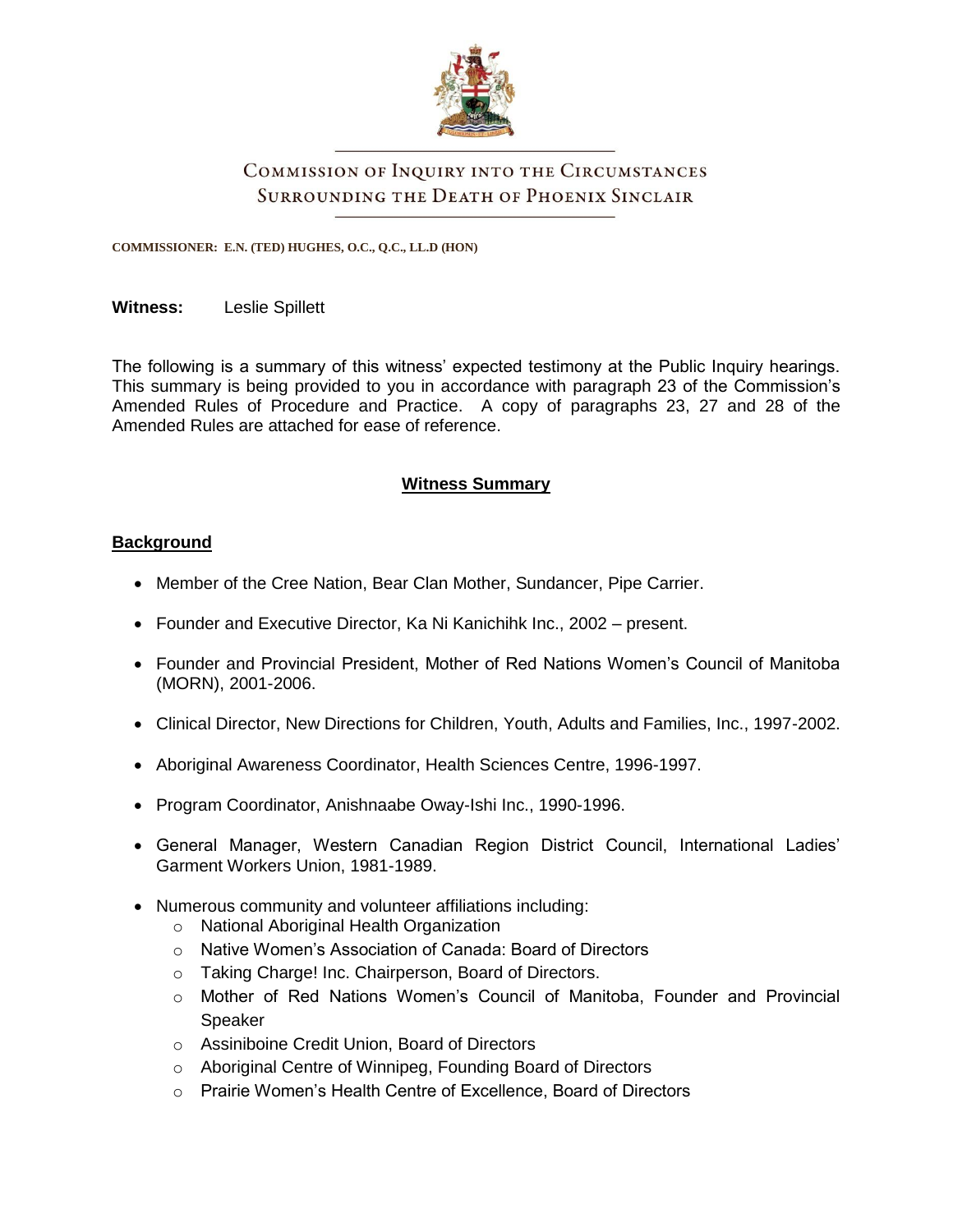- o Native Employment Services, Board of Director
- o Community Education Development Association, Board of Directors.
- o Center of Excellence for Children's Health, Management committee, Board of **Directors**
- o National Advisory Committee: UN World Conference Against Racism
- o Circle of Courage: Council member

#### **Education**

- Diploma in Journalism and Administration, 1973, Southern Alberta Institute of Technology.
- Faculty of Arts, University of Winnipeg (Political Science).

#### **Will testify to**:

#### **Overview of Ka Ni Kanichihk, Inc.**

- Established in 2002 with a mandate to provide Aboriginal identified programs and services that focus on wholeness and wellness and the build on the strengths and resilience of Aboriginal peoples.
- Name means "Those who lead" in Cree language.
- Values of the organization are:
	- o Walk the talk
	- o Share strength, health and wellness of Indigenous peoples
	- o Providing welcoming and safe environments
	- o Walk in balance with strength, values and Indigenous knowledge
	- o Value belonging, master and generosity
	- o Believe in independence and interdependence
- Programs and services delivered include programs for Aboriginal women, youth, girls, youth in care and more.
- Aboriginal people are disempowered by many of the systems whether education or child welfare, justice or social services. These systems perpetuate the feelings of powerlessness by placing Aboriginal people in the role of client, or recipient of benefits and non-Aboriginal people in the role of caregiver or giver of benefits.
- The western approach to addressing problems in relationship between Aboriginal and non-Aboriginal peoples is to pathologize the natural outcomes of oppression and the history of colonization. The individual is diagnosed, medicated, trained and counseled, but the systems are not deconstructed or examined.
- Indigenous people have a right to provide and receive services within their own cultural context. This is evident in looking at the UN Declaration on the Rights of Indigenous Persons, the RCAP and the AJI.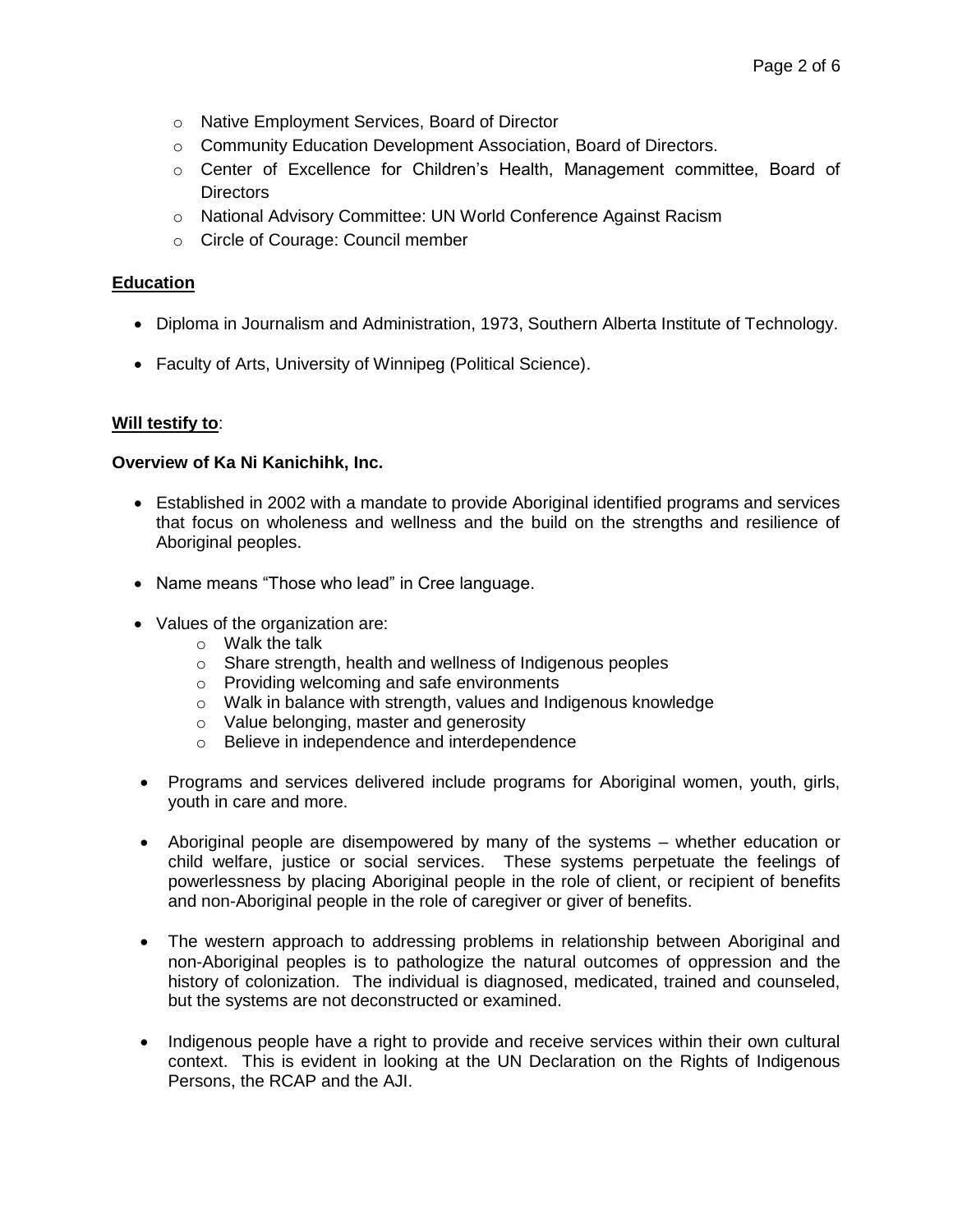- Ka Ni Kanichihk started with a vision of Aboriginal people and non-Aboriginal people coming in and seeing Aboriginal people functioning at a very high level, treating one another as relatives and holding a light to the historical conditions and relationships that have created the conditions in which Aboriginal people reside today.
- They work with families whose children are in care, but receive no funding from the child welfare system to do so. They work with the systems to try to get children back to their families, and work with people to try to keep them from getting caught in the systems.
- You need a different system to produce a different outcome. There is very little accountability in terms of outcomes. Many benefit from keeping children in the systems of care – agencies, lawyers, child welfare.
- Ka Ni Kanichihk provides services delivered mostly by Aboriginal people that highlight the beauty and strength of Indigenous people, cultures and ceremonies using a truly holistic approach.
- Does not receive any funding through Healthy Child Manitoba. Only limited HCM funding goes to Aboriginal organizations. There is a need for funding support to all Aboriginal organizations.
- We need to keep children out of the child welfare system and other systems. To do that we need to spend money on prevention. Prevention funding needs to be targeted to Aboriginal-led organizations. Prevention programs empower people to deal with their inherited and ongoing trauma and to find a place of belonging.
- We need to take a parallel development approach, like in New Zealand, where resources are allocated proportionately. If the 80% of children in a system are Aboriginal, then 80% of the dollars in that system should be allocated to Aboriginal service delivery.

## **Jumping Through Hoops Research Project**

- The catalyst for the project was a woman who lost her children to CFS and was trying to defend against an application for permanent orders of care for those children. Looking at her circumstances led to seeing a pattern of interaction between child welfare and Aboriginal women resulting in poor outcomes.
- Funding for the project came from Status of Women (Canada).
- Marlyn Bennett led this research project that started in 2005, looking at the experiences of Aboriginal mothers involved with child welfare in Manitoba, including the family courts.
- Ka Ni Kanichihk hosted the project, and she sat on Steering Committee.
- Research methods used: interviews and talking circles with Aboriginal mothers, interviews with community advocates and lawyers in spring 2007. As well, the research included a survey of all participants and a literature review.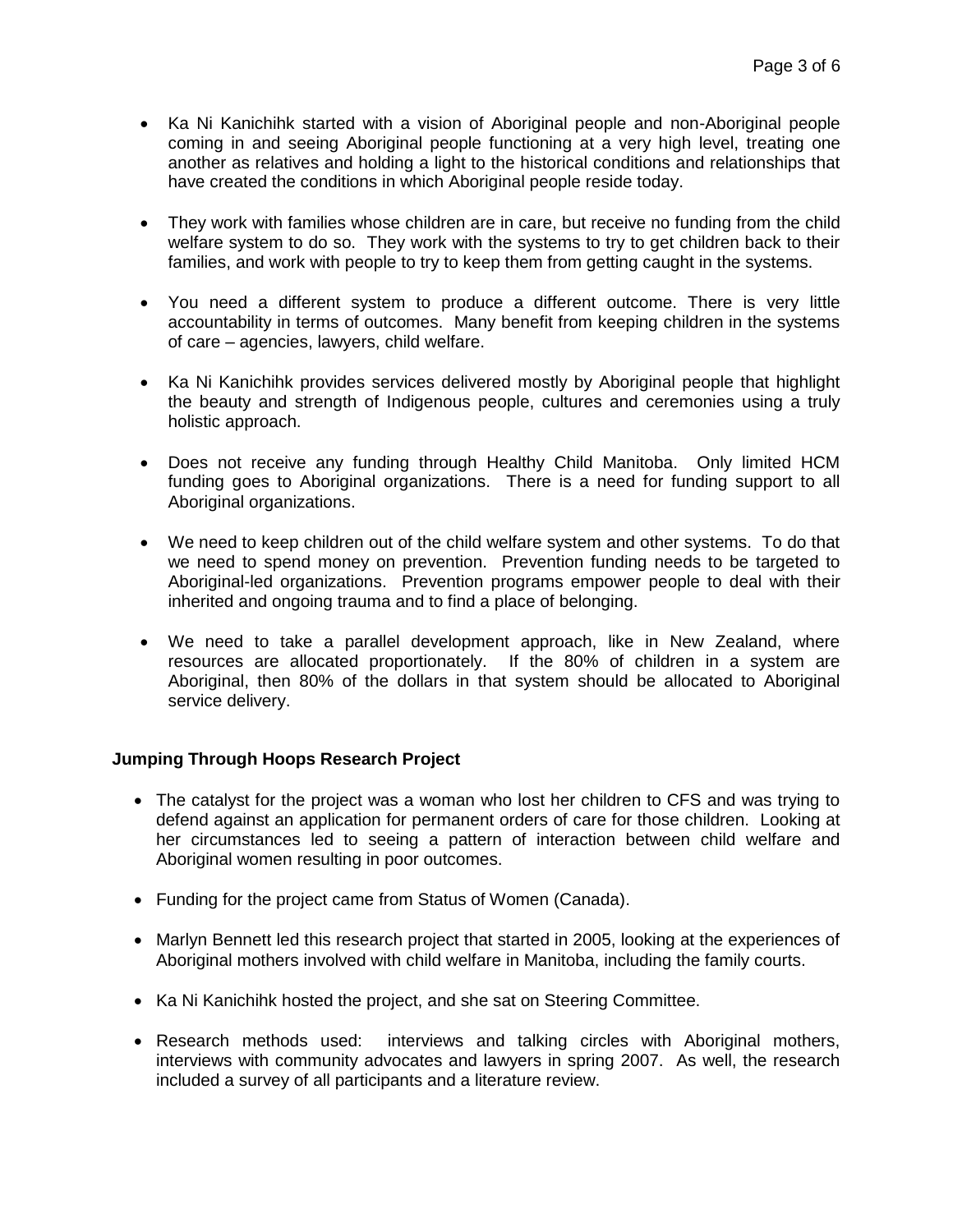- Research questions to be answered were:
	- o To describe and analyze the experiences of Metis, First Nations, Inuit and other Aboriginal women who are or have been involved in child welfare/protection cases before the courts in Manitoba
	- $\circ$  To examine the experience and understanding of service providers and other advocates working with Metis, First Nations, Inuit and other Aboriginal women involved in child welfare/protection cases before the courts in Manitoba
	- $\circ$  To examine the experience and understanding of lawyers representing Metis, First Nations, Inuit and other Aboriginal women involved in child welfare/protection cases before the courts in Manitoba
	- $\circ$  To seek ideas and suggested solutions to inform less adversarial and intrusive approaches to deal with child protection matters involving Metis, First Nations, Inuit and other Aboriginal women and children.
- Those involved in the study were Aboriginal mothers, in their middle years. Many were grandmothers as well as mothers. More than  $\frac{1}{2}$  were single parents and lived in Winnipeg. The average family size was 2 children. More than half had been involved with child welfare themselves as children and youth. Many were living and raising children on income <\$20,000 per year and had difficulty making ends meet and finding housing.
- Common themes emerged from the research:
	- 1. Fear of child welfare
		- Mothers were afraid to get help and afraid their children would be apprehended if they asked for help
		- People reach out to the child welfare system but instead of the helping hand and support they are seeking, their children are apprehended. Sometimes a family makes a voluntary placement because there are medical issues with the parents or some other difficulty, and then when the problems are resolved, cannot get the child back
		- People are afraid to use the support services at Snowbird Lodge because then a file will be opened. They are afraid to engage in positive programming for fear of being "in the system." These services could have been delivered by the community, but are instead being controlled by child welfare.
	- 2. Fear of being monitored and watched
		- Feeling of invasion of privacy was noted.
	- 3. Problems with visitation arrangements
		- Visits were reported to be inconsistent, too short and supervision makes it artificial
		- Visits with your children when apprehended are not a right. Social worker determines if it is in the best interests of the child. This is entirely up to the worker. Visits are used as a tool, or a carrot, to manage behavior and get parents to comply.
		- There's no budget to assist with visits. Mothers may need a bus ticket to get to visitation location, but are told by child welfare that there is no money for that.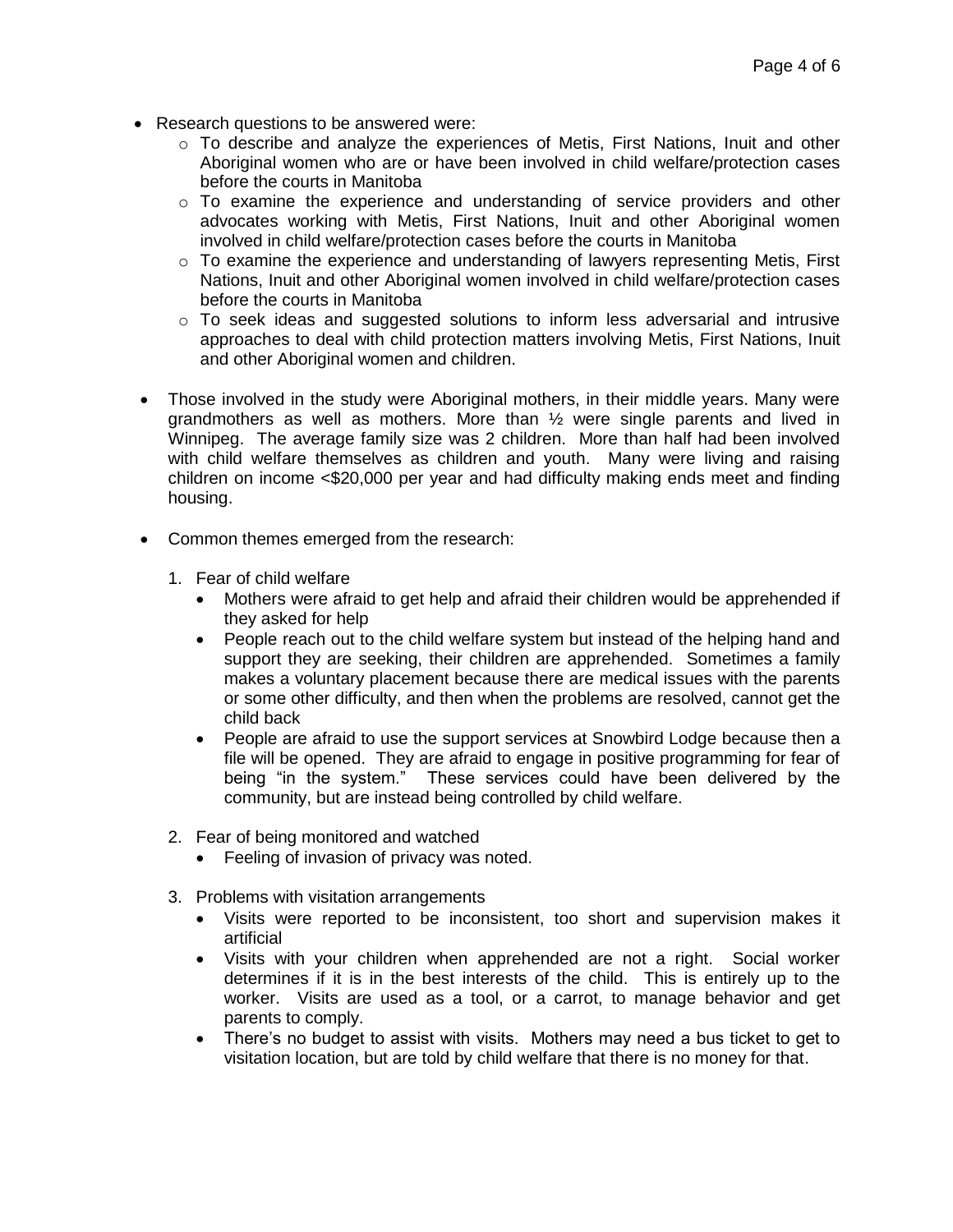- 4. Fear of harm to children while in care
	- Mothers were afraid their children would be sexually abused, and would lose all relationship with their mother.
	- Parents fear their children are never coming home. But when the children age out of the system, they return.
	- Placing children in homes where they are not in their cultural group and don't know their own identity is an act of violence.
- 5. Expectations for programming were unrealistic
	- Women reported attending too many programs and trying to meet requirements that didn't make sense. This was described as jumping through hoops. Women were frustrated with trying to jump through all the hoops required by CFS to follow their plan. For parents with children in the system, there are requirements to do certain things in order to be considered for reuniting the family.
	- The parenting programs, like Triple P do not provide an indigenous model of parenting. The system doesn't offer parenting curriculum that focuses on indigenous parents. Imposing these requirements is like giving Aboriginal parents another dose of "whiteness."
	- When children are removed from a home, sometimes the whole economic basis of a family collapses. If they are in social housing, now they are over-housed and lose their accommodation. If they're on EI, their assistance is reduced. The parents lose their supports as a family unit. Then, child welfare says we can't return your children because you don't have proper housing and don't have sufficient income. And there is a 0% vacancy rate so housing isn't readily available. This causes great stress and anxiety, creating one more reason why they won't get their kids back.
- 6. Lack of understanding of legal terms and court processes, and inability to access courtroom supports and advocates
- Recommendations that flowed from the research were to:
	- 1. Develop an Aboriginal Mothers' Advocates Office
	- 2. Train Aboriginal women to be advocates
	- 3. Develop a manual for mothers, explaining child welfare processes and legal system
	- 4. Develop mothers support groups for those involved with child welfare
	- 5. Allow advocates to enter courtroom with parents
	- 6. Develop a website with information for parents
	- 7. Develop an anthology of the stories and experiences of Aboriginal mothers and grandmothers
- Recommendations have not been implemented. The report is widely available. There is no appetite among funders for an Aboriginal Mothers' centre.
- Outcomes of the research:
	- $\circ$  Since the report, she has once been allowed to attend a family court case conference in a child protection matter, as a support to a mother. This is not usual.
	- $\circ$  It empowered the women who were interviewed. Through telling their stories, they received validation.
	- o Yellowquill College teaches a course to prepare people to work within child welfare. This report is used as one of their texts.